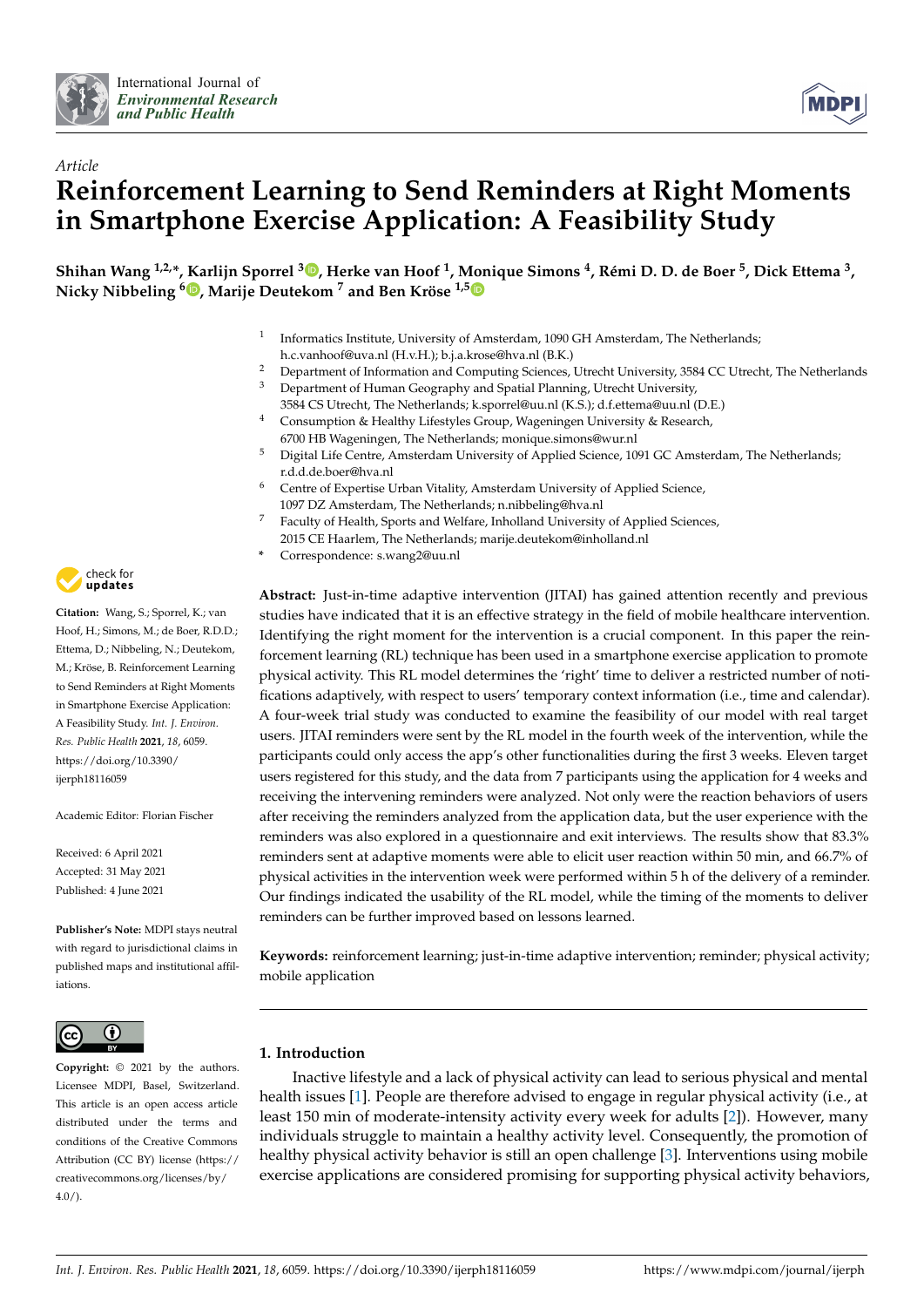as mobile devices are well integrated into people's daily lives [\[4\]](#page-13-3) and can continuously deliver interventions to users [\[5\]](#page-13-4).

Recently, just-in-time adaptive intervention (JITAI) has gained attention and been considered to be an effective strategy in the field of mobile healthcare intervention [\[6\]](#page-13-5). JITAI is an intervention design aiming to provide the right type and amount of support, at the right time, by adapting to an individual's changing internal and external state [\[7\]](#page-13-6). In the JITAI framework, identifying the right moment for intervention is a crucial component. As argued by Fogg, in daily life, the personal state that the user is involved in when an intervention is delivered can play an important role in determining its effectiveness [\[8\]](#page-13-7). For instance, a reminder about physical activity sent during a meeting will likely be ineffective, no matter how persuasive its content might be.

JITAIs in mobile health applications are mainly used to prevent certain health threats, including addictive behaviors such as overeating [\[9,](#page-13-8)[10\]](#page-13-9), smoking [\[11\]](#page-13-10) and prolonged sedentary behaviors [\[12\]](#page-13-11). In other words, that research mainly concentrates on finding 'vulnerable states' in which a user is urged not to perform a certain behavior. A few recent systems have started to research the right moments of 'opportunity' to promote a certain behavior, although they are still at the early stage. Ding et al. [\[13\]](#page-13-12) described the potential of such a system and demonstrated how sending reminders at the right moments could improve the persuasiveness of mobile interventions. In their study, researchers set predetermined opportunistic moments in which the user is invited to walk (e.g., when the individual is overusing a smart phone or when he or she is sedentary). Expanding on this previous research, we proposed the incorporation of a data-driven 'moment of opportunity' in a smartphone application to promote user physical activity.

However, identifying the 'opportunity' moments from data to deliver interventions in mobile applications is demanding, as the right moments for an individual can change according to personal momentary needs. One possible solution is to use the reinforcement learning (RL) technique, as it can continuously adapt the intervention strategy based on both the momentary state and the feedback of users [\[14\]](#page-13-13). RL has been used in mobile applications to support a certain physical activity. Most researchers have continuously adapted the *content or type* of interventions by tracking the momentary behaviors of people. For instance, Rabbi et al. [\[5\]](#page-13-4) recommended different types of physical activity adapting to users' changing needs using a bandit algorithm. Yom-Tov et al. [\[15\]](#page-13-14) personalized the contents of messages for patients with diabetes to encourage their physical activity. Zhou et al. [\[16\]](#page-13-15) delivered interventions to users suggesting adaptive and personalized daily step goals. In an intervention focused on weight loss, Forman et al. [\[17\]](#page-13-16) optimized the combination of text messages and human coaching intervention based on a cumulative reward score. Conversely, several researchers have concentrated on using RL to adapt to the *moments* of intervention delivery with respect to users' on-going status and behavior. In one recent work, Liao et al. [\[18\]](#page-13-17) developed the HeartSteps application to actively decide whether to provide interventions at five fixed moments per day. However, too many interactions over a short period (e.g., 5 times per day) could add burden for the user and adversely impact engagement [\[19\]](#page-13-18). Driven by this practical issue, we allow a limited number of reminders within each week in our smartphone application, and use RL to identify the 'right' moments for sending a restricted number of reminders. As far as we know, this has never been studied in mobile health intervention settings.

In this paper, we concentrate on motivating users to perform a physical activity by delivering reminders at personalized moments. The moments when reminders are sent depend on the personal momentary context of users (i.e., time and calendar). To examine the usability of such an RL-based smartphone exercise application, a feasibility study with real target users was conducted and presented. We aim to explore both the user behavior (i.e., interactions with the reminders) and the user experience after receiving reminders delivered at the personalized moments. Thus, the following three hypotheses were addressed and examined: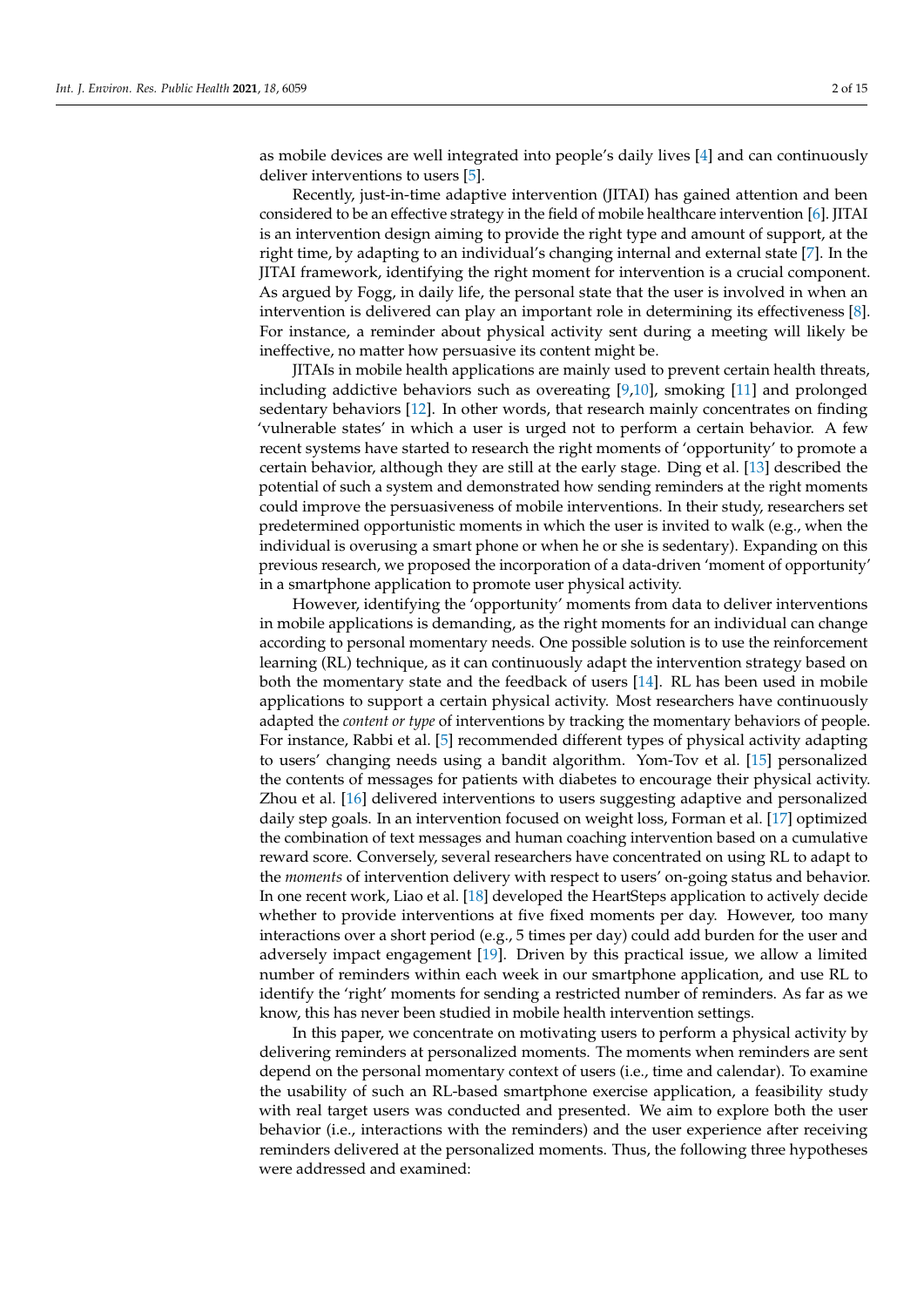- 1. Reminders sent at personalized moments can trigger active reactions within a short period of time.
- 2. Reminders sent at personalized moments can trigger users to start a physical activity.
- 3. Reminders sent at personalized moments are perceived as useful by users, based on user feedback from questionnaires and interviews.

#### **2. Materials and Methods**

To examine the proposed hypotheses, we first designed and integrated an RL model in a smartphone exercise application to deliver reminders based on users' momentary temporal context. Then, we conducted a feasibility study, in which 11 target users participated. At the end, we collected and analyzed data from 7 users who used the smartphone exercise application for 4 weeks and received reminders sent at moments determined by the RL model. The 7 users were also asked to fill out a questionnaire and have an interview to share their user experience.

#### *2.1. Materials*

2.1.1. A Smartphone Exercise Application Based on Reinforcement Learning

In our study, a smartphone exercise application (the PAUL app) was developed to send reminders adaptively at moments suggested by a reinforcement learning (RL) model. The development of the PAUL app was conducted based on both theoretical foundations of behavior change [\[20\]](#page-13-19) and a focus-group study with our target users [\[21\]](#page-13-20). The design process and practical implementation of this smartphone exercise application can be found in [\[22\]](#page-14-0). In this subsection, we mainly describe the integration of a reinforcement learning model in the PAUL app.

In Figure [1,](#page-2-0) we present an overview of how the PAUL app iteratively interacts with the user to decide the right moments to deliver reminders, where the RL model is marked in green. In this interaction procedure, the RL model is a decision-maker in the smartphone exercise app. On the one hand, the RL-based decision-maker determines the momentary status of a user based on personal context information collected by the app at each time step, then estimates whether this is the right moment to send a reminder to this user. Furthermore, the RL-based decision-maker records the physical activity behavior of the users after receiving the reminders. In this manner, the RL model learns the preference of this user from his or her historical data, and keeps the state-of-the-art knowledge to make the next decision.

<span id="page-2-0"></span>

**Figure 1.** Overview of the reminder delivery procedure in the PAUL smartphone exercise application, regarding integration of a reinforcement learning model.

We decided that the PAUL app should decide on whether to send a reminder or not at every hour from 8:00 to 20:00 in each day. Additionally, since too-frequent interactions with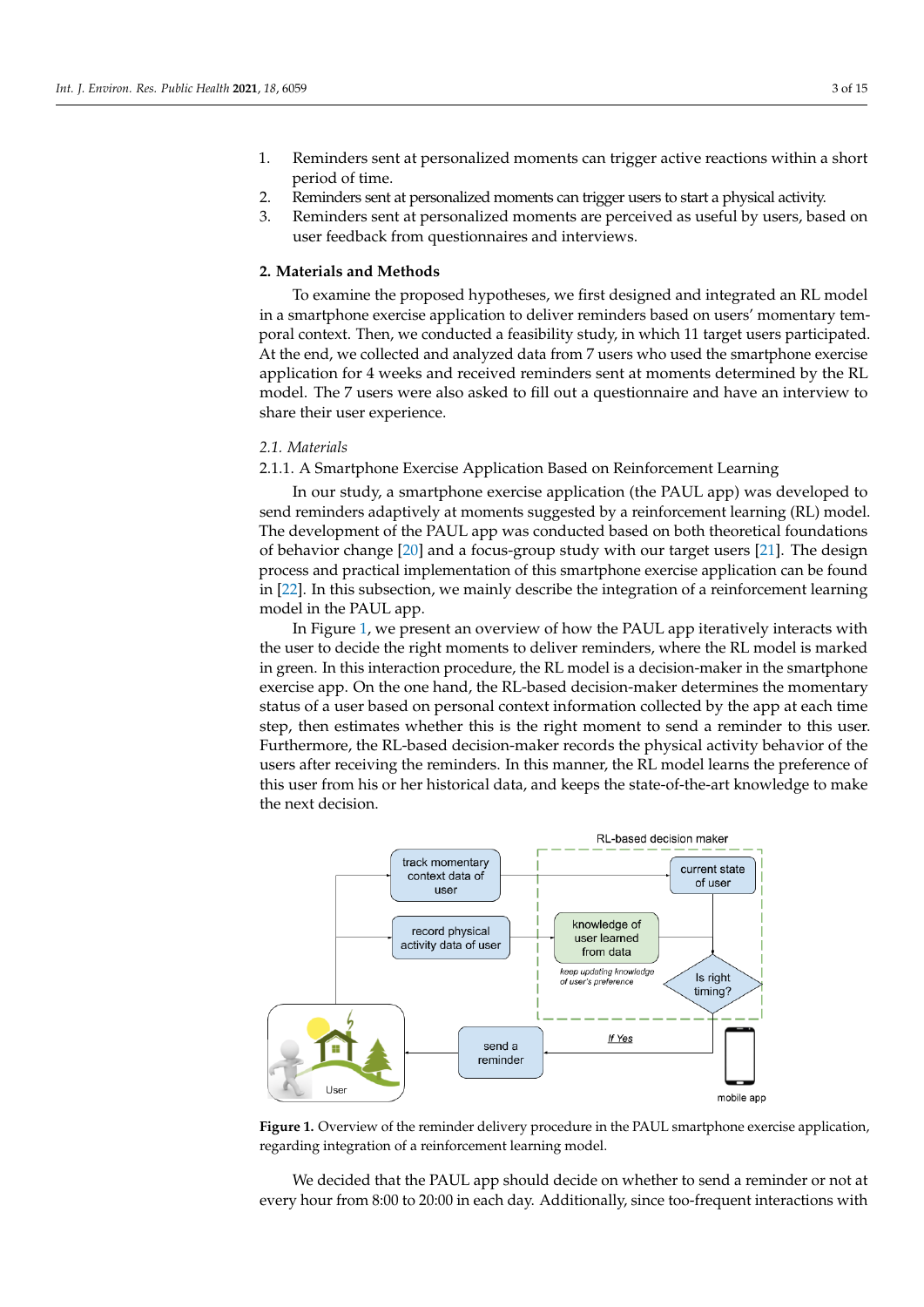the user are not desirable in our practical task, we set the maximum number of reminders sent. In general, the PAUL app sends a maximum of 14 reminders each week. The content of the messages were drafted based on previous literature [\[23\]](#page-14-1) and evaluated in a pilot test. Based on the results of questionnaires, a message library of 141 messages was built. The messages are positively framed, focus on effectiveness and immediate outcomes, and are tailored to the activity type (i.e., running, walking or both).

#### 2.1.2. The Reinforcement Learning Model

We modeled our practical task (i.e., how to learn the optimal strategy for delivering reminders with respect to the momentary context of this user) as a reinforcement learning problem. For each user, we formalized the problem as a Markov decision process (MDP). The MDP framework is a mathematical abstraction of sequential decision-making problems [\[14\]](#page-13-13). Figure [2](#page-3-0) depicts the interaction between an agent and an environment in our MDP. Here, the agent represents a mobile health system that learns the optimal strategy to interact with a target user, which is our environment. Our agent and environment interact in a sequence of discrete and finite time-steps  $\{1, 2, ..., t\}$ , which can be naturally broken into episodes. At each time step, the agent observes the contextual representation of the environment, and on that basis selects an action. Afterwards, the environment passes a numerical reward (inferring its feedback on the given action) back to the agent, and updates itself in a new state. Based on this trial-and-error mechanism, the agent adapts its policy for maximizing an expected long-term reward. We follow the standard definition in [\[14\]](#page-13-13) and define the key elements of our MDP as follows:

- *S*: A set of observed *states*, each state  $s$ *t* ∈ *S* is a vector of contextual variables of the environment (i.e., user), including 'the number of reminders left in this week', 'timestep from the last run', 'timestep from the last reminder' and 'hour of the day', 'weekday', 'calendar availability'.
- *A*: A set of *actions* taken by the agent (i.e., app), two actions, 'sending reminder' and 'not sending reminder', are denoted as  $a_t = 1$  and  $a_t = 0$  respectively.
- *T*: A probabilistic transition function, defining the probability of moving from *st*−<sup>1</sup> to *s<sup>t</sup>* given a specific action *at*−1.
- *R*: A *reward* function, representing the probability that a reward *r<sup>t</sup>* was received by the agent. If the target user performs a physical activity at time *t*, the reward  $r_t = 1$ ; if not,  $r_t = 0$ .

<span id="page-3-0"></span>

**Figure 2.** The interaction flow of our RL model, where the agent representing the smartphone health application and the environment is a user (Please note that the term reward is a specific entity in the MDP model. In our case, it indicates whether a physical activity is performed after the user receives a reminder sent by the RL model).

In our case, we aim to optimize the frequency of physical activities in a week with the PAUL app. Following the setup of sending reminders in the PAUL app, the RL model decides on which action (sending reminder or not) to take at every hour from 8:00 to 20:00 in each day. In total, there are 84 decision time-steps in each week. If a physical activity is performed by the user before the next decision time step (within one hour), we gave a reward of 1.0 to our app (otherwise zero reward is assigned). Since we allow a constrained number of reminders, our optimization goal becomes how to wisely deliver the maximum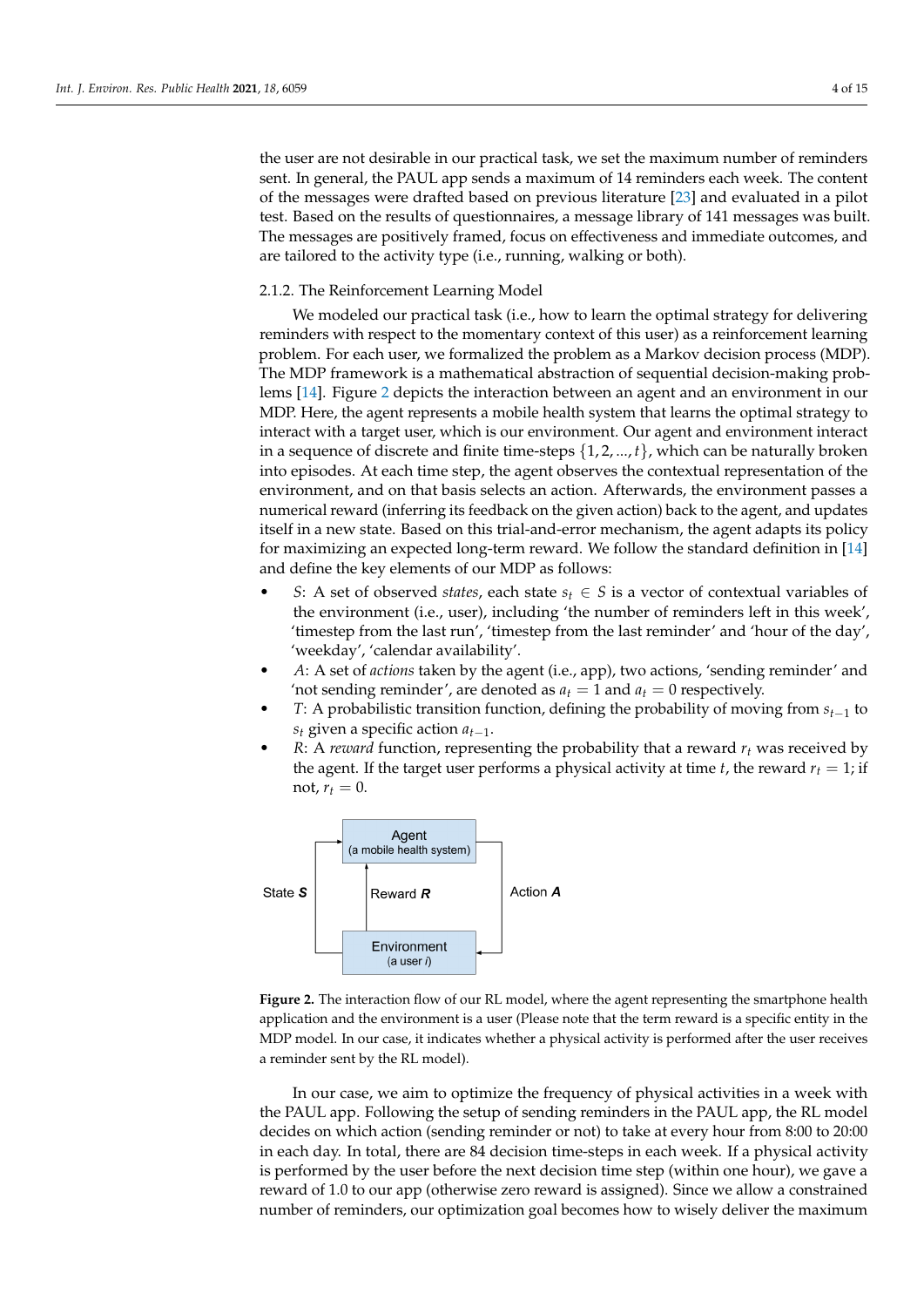number of reminders at the 'right moments' in an episode to maximize the user's physical activity frequency in that period.

#### 2.1.3. The Pre-Learned Reinforcement Learning

In this section, we explain one important property of our RL model. A problem that many RL-based mobile intervention systems suffer from is the cold-start problem [\[24\]](#page-14-2). As very few (or even no) experiences with the user are available at the beginning, RL models often require the application to interact many times with the users prior to performing well (learning how to deliver the reminders at the right moments in our case). To remedy this problem, we pre-learned a generalized initial delivery strategy in our RL model from the large-scale empirical running data. An overall framework of our RL smartphone exercise application is shown in Figure [3.](#page-4-0)

<span id="page-4-0"></span>

**Figure 3.** The overall framework for our pre-learned RL exercise application.

Following this procedure, we first clustered users from a large-scale historical running data and identified the target users [\[25\]](#page-14-3). The used running data contains around 440,000 runs over 4 years performed by more than 10,000 users. In the data analysis, we characterized the target users as people who struggled with maintaining running behavior (it is consistent with our prioritized participants in the feasibility study). Moreover, as each data point includes the timestamp and weather information at the start moment for every run, we also captured when and under which weather conditions our target users prefer to start runs. Based on those preferences, we then developed an RL algorithm to learn an initial strategy using this empirical data in simulations [\[26\]](#page-14-4). In this manner, we aim to obtain a generalized strategy that delivers a limited number of reminders to our target users at reasonable moments (better than a random initialized one in code-start RL models).

#### *2.2. Methods*

## 2.2.1. Study Design

The feasibility study consisted of three steps, namely enrollment, intervention and feedback. First, in the enrollment step, we recruited the participants, visited all eligible participants and asked them to fill out a questionnaire to assess their socio-cognitive characteristics. Second, our participants used the PAUL smartphone application in their own smartphone from 18 November to 15 December 2019. They were asked to turn on the reminder function of their smartphones (i.e., to receive pop-up notifications) and to give access to their digital calendar (i.e., to provide calendar availability data, but they did not have to). We separated this 4-week study period into 2 phases: baseline (3 weeks) and intervention (1 week). In the first 3 weeks, participants had access to the PAUL app, but no JITAI reminders were sent by the app. These initial three weeks without the JITAI reminders allowed us to ensure the usability of basic functions in the app and to collect the baseline behaviors of participants. Then, in the final intervention week, the PAUL app delivered a maximum of 14 reminders to each participant, asking them to perform a physical activity (either a walk or a run). The moments of delivery were decided by the RL model based on the user's personal momentary information (i.e., time preference and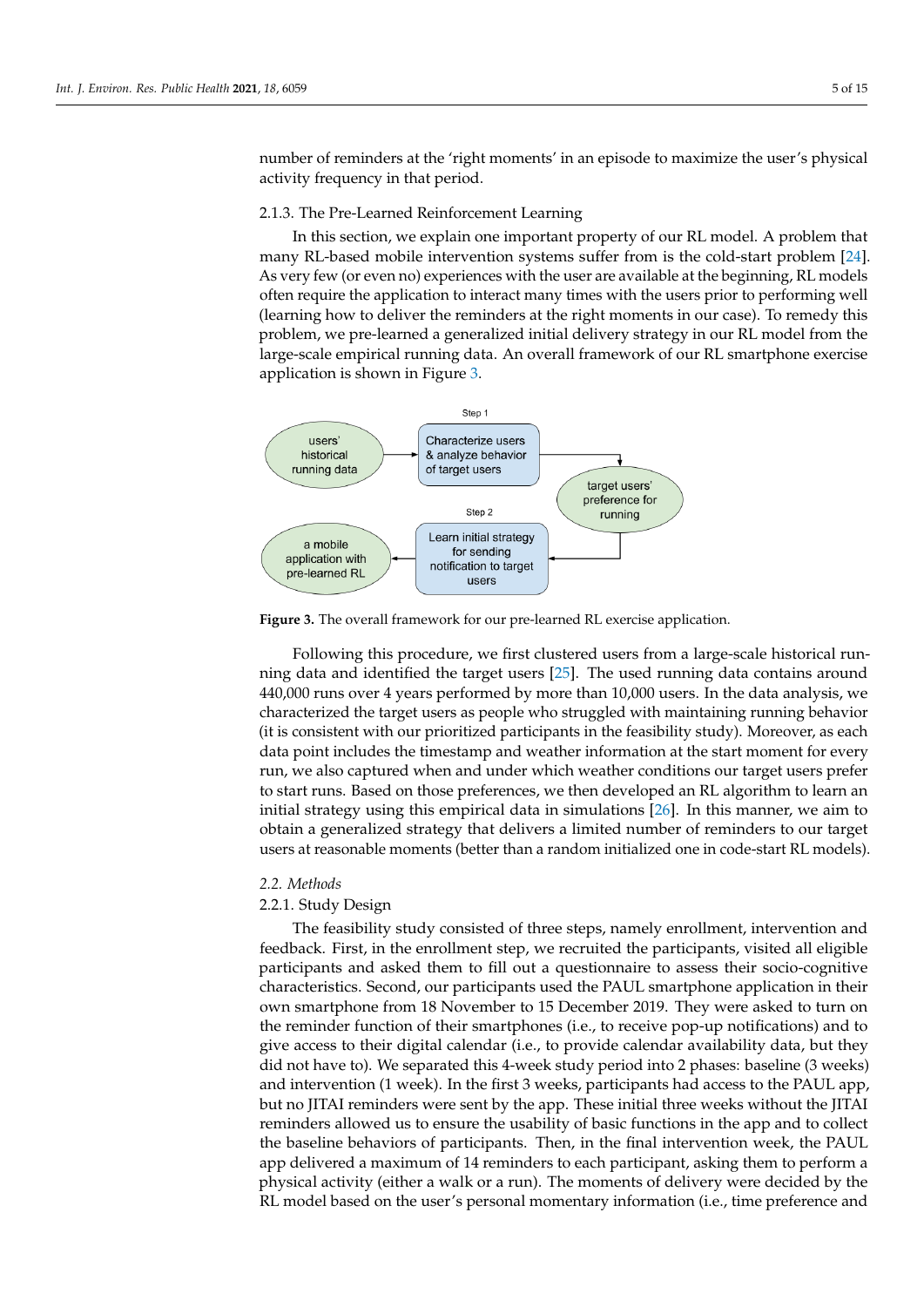calendar availability). During the whole period, all participants were encouraged (but not obliged) to use the PAUL app as much as possible, and several data on participants' behaviors (e.g., interactions with the app) were monitored and collected automatically by the PAUL app. Third, at the end of the study, all participants answered a questionnaire on the usability of the reminder function in the PAUL app. In this feedback step, we also conducted a one-to-one interview (20–40 min) with each participant, to understand their experience and feelings on using the PAUL app in the manner we designed.

#### 2.2.2. Participant Recruitment

After being granted approval from the local ethics review board (No. ERB Review Geo S-19253), we started our study by recruiting participants. To maintain a healthy lifestyle, people are advised to engage in a sufficient amount of physical activity on a regular basis. Therefore, our prioritized participants are people who are struggling with maintaining a healthy activity level and would like to participate in more physical activities. During the recruitment, we also accepted participants who perform physical activity regularly but still need to move more to reach the suggested amount.

To control the influence of living location on user behavior, we selected three parks in city centers of the Netherlands (i.e., Transwijk at Utrecht, Oosterpark at Amsterdam and Sloterplas at Amsterdam) and only recruited participants who live close (less than 5 km and 20 min bike ride) to either park. We built up a website to introduce the relevant information of our study for interested individuals and to include an online eligibility questionnaire, which is used for assessing their stage of healthy behavior change (as defined by the Transtheoretical Model (TTM) [\[27\]](#page-14-5)). Our stakeholders in the project also aided with the recruitment by contacting neighborhood organizations (e.g., promotion materials such as flyers were placed in public areas around the parks). We also recruited participants via Facebook advertisements. Based on the participant applications, we enrolled 11 participants who were aged between 18 and 55 years and met the following criteria: not meeting the physical activity guidelines of 150 min per week, with no medical condition preventing them from performing PA (defined by PAR-Q [\[28\]](#page-14-6)), owning an Android smartphone, not currently participating in another PA or health-related intervention and have proficient knowledge of the Dutch language (as the app is in Dutch). In total, 7 of 11 participants completed the whole study and received reminders sent at personalized moments by the RL model, whose demographic information is presented in Table [1.](#page-5-0)

<span id="page-5-0"></span>

| Type                                   | Category                                                                                | Value                                                                                                          |
|----------------------------------------|-----------------------------------------------------------------------------------------|----------------------------------------------------------------------------------------------------------------|
| Gender<br>Age<br>BMI                   |                                                                                         | 71.4% Female, 28.6% Male<br>At average 34.4 (range from 21 to 51)<br>At average 24.73 (range from 19.72-36.99) |
| Residence                              | Near Utrecht Transwijk<br>Near Amsterdam Oosterpark<br>Near Amsterdam Sloterplas        | 3<br>ð.                                                                                                        |
| Education level                        | Secondary school (VWO)<br>Vocational education<br>Associate degree<br>University degree | 4                                                                                                              |
| <b>Employment status</b>               | Part-time employment (<34 h/w)<br>Full-time employment ( $\geq$ 34 h/w)<br>Studying     | 3<br>3                                                                                                         |
| Stage of change<br>(moderate activity) | Maintenance stage<br>Action stage<br>Contemplation stage                                |                                                                                                                |

**Table 1.** The demographical information of 7 participants who completed the feasibility study.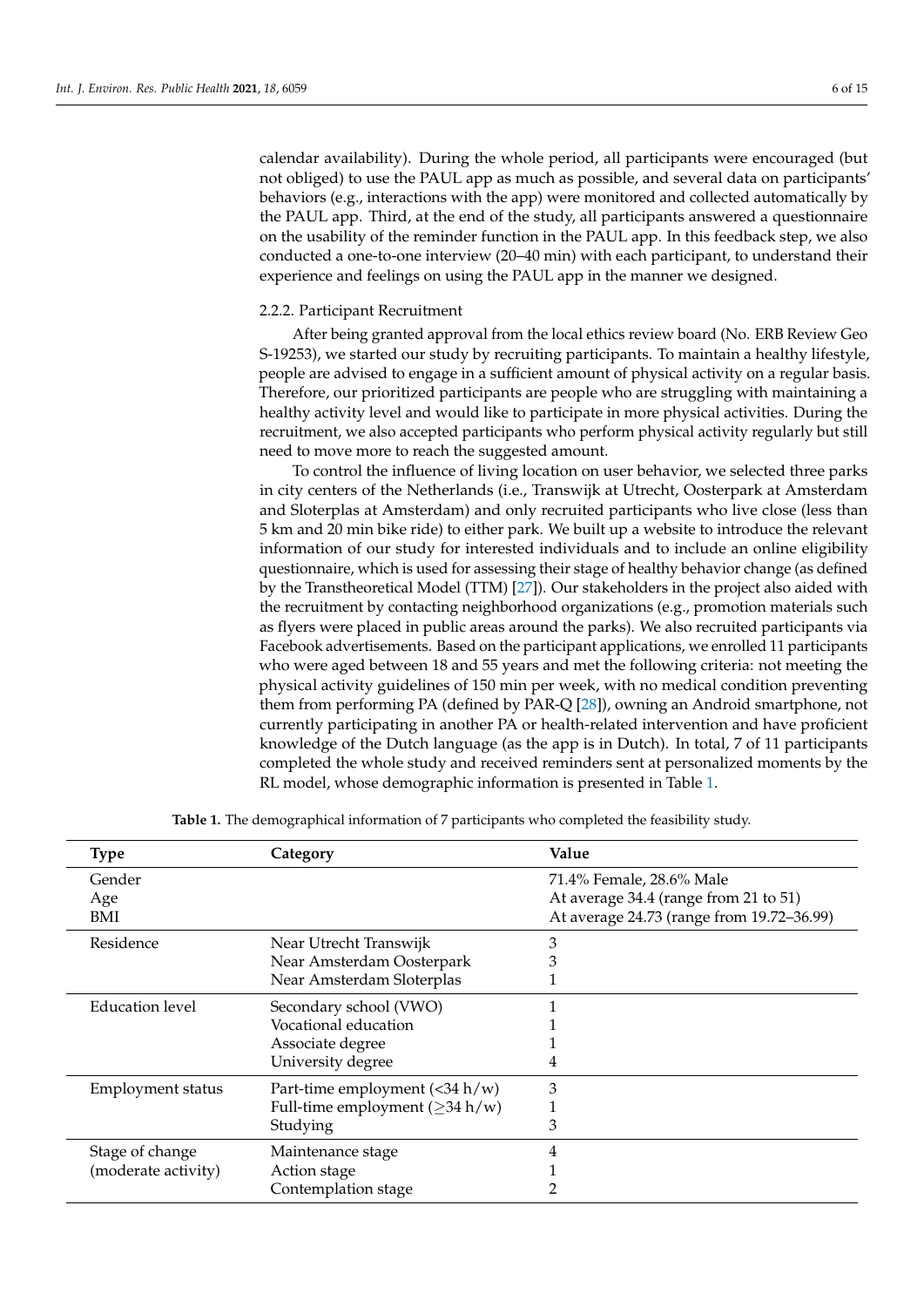<span id="page-6-1"></span>2.2.3. Outcome Measurements, Questionnaire and Interview

During the study, our PAUL smartphone app automatically tracked the physical activities performed by the participants and recorded their reactions after receiving reminders. On the one hand, the data collection of physical activity starts when the user clicks the 'start exercise' button of the app and then continuously tracks all the data involved in a run in the background, until it is terminated by the user in a comparable manner. For each physical activity, a dataset is collected summarizing total distance and run time, and marking the timestamp and GPS location at the start point of this physical activity. On the other hand, the data collection of users' active reactions to reminders starts when they give positive feedback. The positive feedback can be given by either tapping on the pop-up notification corresponding to the reminder or opening the application in a short period of time. Otherwise, we consider users ignore the reminders because they were not sent at the right moments. Based on the collected data, we address the following two outcome measurements.

- **The number of reminders actively reacted by a user**: a user was considered to 'actively react to a reminder' if he or she taped on the pop-up notification after this reminder was delivered.
- **The number of physical activities triggered by a reminder**: a physical activity was defined as 'triggered by a reminder' if the user performed a physical activity after he or she actively reacted to a delivered reminder.

Using those measurements, we aim to quantify user behavior after receiving our designed reminders and examine the first two hypotheses in Section [1.](#page-0-0)

In addition, to explore the experience of users on receiving the reminders and to answer the third hypothesis, we designed several questions for a questionnaire and an individual interview based on previous studies [\[13](#page-13-12)[,29](#page-14-7)[,30\]](#page-14-8). These questions also concentrate on the receptivity of reminders, which is a concept that anticipates a subjective overall reaction of the user to a notification [\[30\]](#page-14-8). We particularly measure two underlying factors of receptivity, which are the willingness to be interrupted (known as reachability) [\[29\]](#page-14-7) and the likelihood of influencing the recipient's future actions (known as actionability) [\[30\]](#page-14-8). All interviews were audio-recorded and transcribed. In Table [2,](#page-6-0) we present the questions asked in the questionnaire and the interview respectively (the original ones are all in Dutch). Among them, all questionnaire questions are multiple choices with a 4- or 5-point Likert scale (see the scale details in Section [3.2\)](#page-9-0).

**Table 2.** Questions in the questionnaire and the interview about user experience on received reminders.

#### <span id="page-6-0"></span>**Questions in the Questionnaire**

- 1. How often did you think the reminder was sent at a good time?
- 2. How many times had the reminders moved you with the app?
- 3. How often did you want to move with the app when you received the reminder?
- 4. How often did you immediately notice the reminder (when it had just been sent)?
- 5. How often did you feel interrupted by the reminders?
- 6. How often did you feel annoyed by the reminders?
- 7. Have you ever turned off the reminder function (by turning off the push notifications)?
- 8. What do you think of the number of reminders you received?
- 9. How much time would you like to have between the reminder and your exercise session?

## **Topic list of the interview**

- 1. What do you think of the reminders sent by the app?
- 2. Did you find it useful? And why?
- 3. What did you think of the number of reminders? What would be your ideal number of reminders?
- 4. Were you satisfied with the timing of the reminders?
- Did the reminders bother you? Why? Do you have any suggestions for changing the timing?
- 5. Did the reminders motivate you to move more? How? Why or why not?
- 6. Can you think of something to improve the feature that we haven't discussed yet?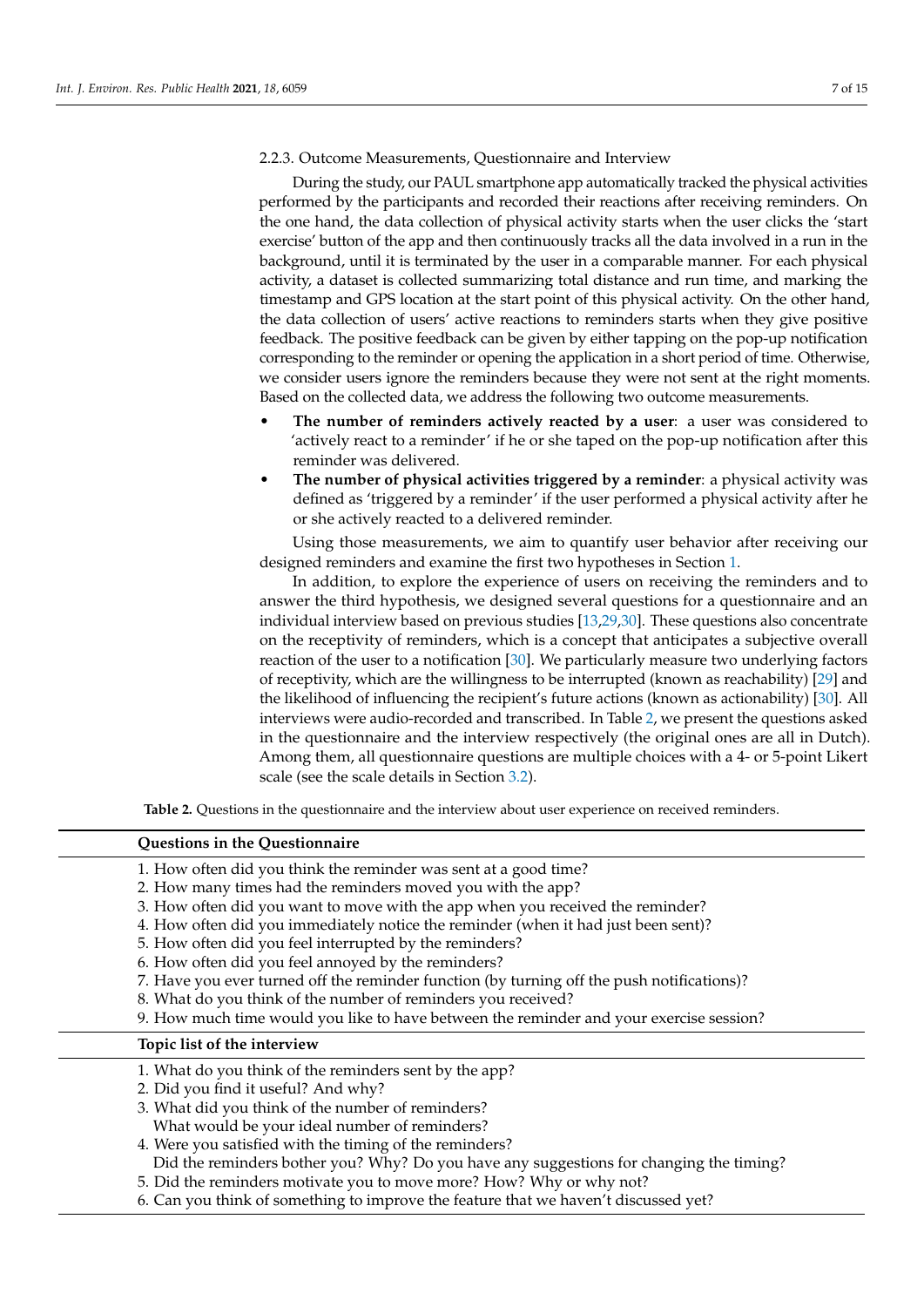#### 2.2.4. Data Analysis

In this study, we mainly used descriptive analysis and analyzed the data collected from three resources (including the PAUL application, a questionnaire, and interviews). We not only statistically described user objective behaviors from the PAUL application data, but also conducted the descriptive analysis to understand user experience from the questionnaire and interview data.

Regarding the PAUL application data, two datasets were collected and analyzed. On the one hand, a log dataset collected the app usage events of every participant and particularly marked the timestamp of those events. Table [3](#page-7-0) gives examples of our collected data in the log dataset. Following two defined outcome measurements in Section [2.2.3](#page-6-1) (i.e., reminders actively reacted to by a user and physical activity triggered by a reminder), we tracked the objective behaviors of users after receiving reminders from the PAUL application. On the other hand, a session dataset contained detailed information about all physical activity sessions (i.e., user ID, starting timestamp, duration, length, etc.).

<span id="page-7-0"></span>**Table 3.** Example data records indicate the behaviors of a user after receiving a reminder.

|      |      | Event ID User ID Timestamp | Activity                           |
|------|------|----------------------------|------------------------------------|
| 3535 | NO.2 | 11 December 2019 15:00:00  | reminder sent                      |
| 3536 | NO.2 | 11 December 2019 15:04:00  | notification clicked               |
| 3537 | NO.2 | 11 December 2019 15:04:01  | app opened                         |
| 3538 | NO.2 | 11 December 2019 15:07:00  | walking or running session started |

During this process, to make sure the data analysis is valid, we confirmed the consistency of collected data. For instance, a walking or running session data entity was included in the analysis only if its starting timestamp was marked as the same in both datasets from the PAUL app. Additionally, to determine the reliability of the user experience data, we conducted a cross-check between answers in the questionnaire and interviews of same participants.

#### <span id="page-7-1"></span>**3. Results**

In this section, we present the results of the usability of our RL-based application, including user reaction times and physical activity behaviors, as well as their perceived feedback.

#### *3.1. Results Related to User's Objective Behaviors*

In this section, we present the quantitative results based on the quantified outcome measurements defined in Section [2.2.3,](#page-6-1) which are mainly related to users' objective behaviors.

First, we summarized the physical activities performed by our participants, where the records with less than 60 s were excluded (i.e., the duration of run or walk is less than one minute). We realized that 6 out of 20 physical activities performed by all 7 users were in the intervention week (i.e., accounting for 30%), which is higher than the average in all four weeks. Meanwhile, in total, 79 reminders were sent to our participants in the intervention week. On average, each user received 11.3 reminders per week.

Meanwhile, we present the results of two kinds of reactions performed by all users in Figure [4.](#page-8-0) We observed that participants tend to behave in a diverse manner after receiving the designed reminders. For instance, user No. 3 actively clicked on most of the pop-up reminders sent to him or her, while none of them transferred into an actual physical activity performance. Conversely, although user Nos. 2, 4 and 7 only reacted to a few reminders (by clicking them), they did seem to be triggered by those reminders and performed physical activities afterwards. To demonstrate the detailed behavior of participants, we present the behavior of user No. 2 during the intervention week in Figure [5](#page-8-1) (who was the most active participant in our study).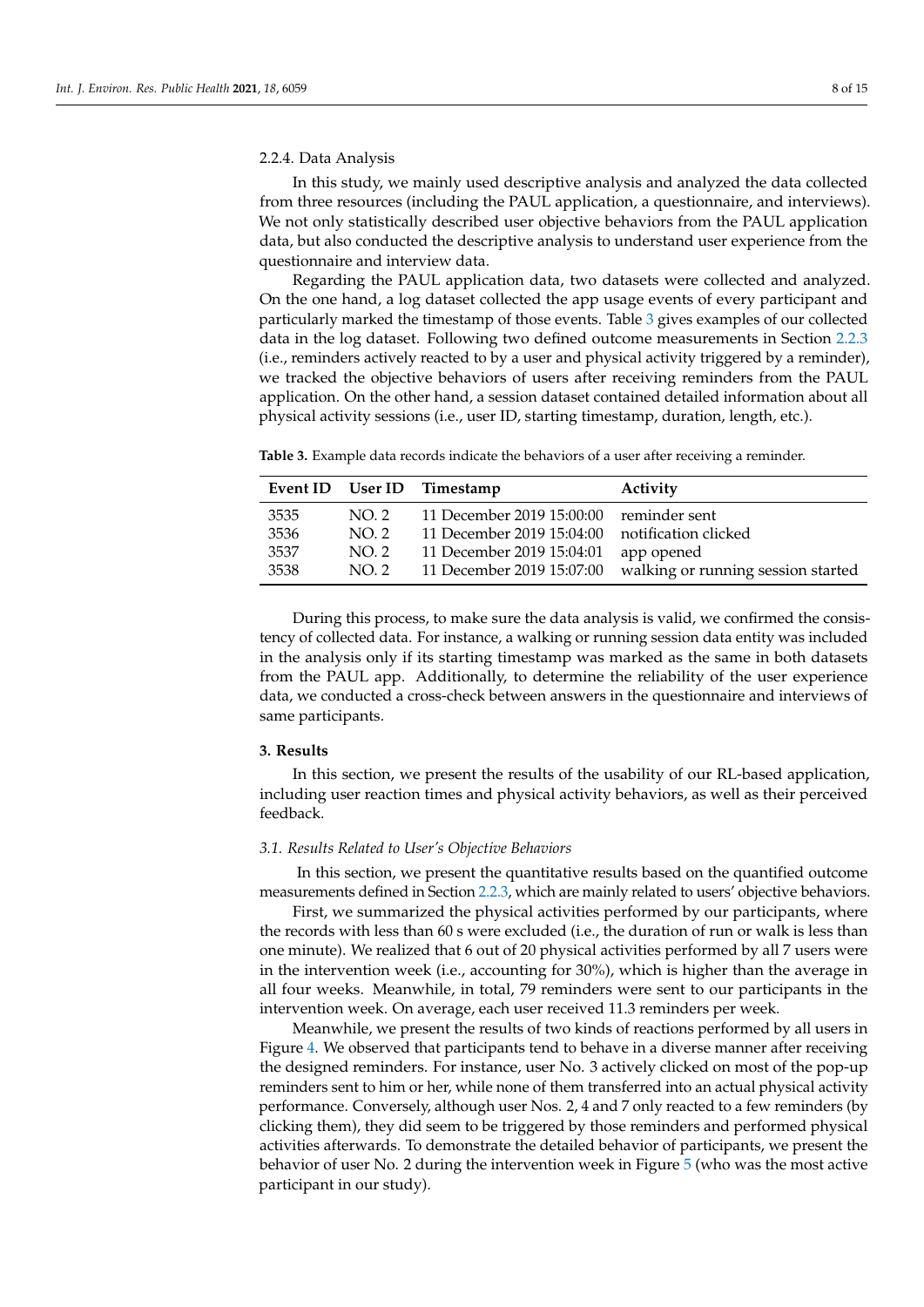<span id="page-8-0"></span>

Physical acitivity triggered by a reminder Active reaction after a reminder

No reaction after a reminder

<span id="page-8-1"></span>**Figure 4.** The reaction behaviors of all 7 users after receiving reminders from the PAUL app.

|       | Mon | Tue | Wed      | Thu      | Fri      | Sat      | Sun |
|-------|-----|-----|----------|----------|----------|----------|-----|
| 8:00  |     |     |          |          |          |          |     |
| 9:00  |     |     |          | Д        | ♤        |          |     |
| 10:00 |     | ♤   | $\Delta$ | $\Delta$ | $\Delta$ |          |     |
| 11:00 |     |     |          |          |          |          | Α√  |
| 12:00 |     |     |          |          |          |          |     |
| 13:00 |     |     | Α√       |          |          |          |     |
| 14:00 |     | ☺   |          |          |          |          |     |
| 15:00 |     |     | ⊕√©      |          |          |          | ∆√⊜ |
| 16:00 |     |     |          |          | Д        | $\Delta$ |     |
| 17:00 |     |     |          |          |          |          |     |
| 18:00 |     |     |          |          | A        |          |     |
| 19:00 |     |     |          |          |          |          |     |

**Figure 5.** The reminder delivery and corresponding behaviors of user No. 2 in the intervention week, where a bell represents one reminder, a tick represents one short-term reaction (clicking the reminder pop-up), and a smile represents one physical activity.

In addition, by summarizing the data of our participants, we noticed several common behaviors. First, we observed that 4 out of 6 physical activities in this week were performed within 5 h of the delivery of a reminder (accounting for about 66.7%). Those 4 physical activities were contributed by 3 different participants (i.e., user Nos. 2, 4 and 7). Interestingly, user No. 7 only ran one time during the whole feasibility study, which was triggered by our reminder. Second, we found that 18 out of 79 reminders received a reaction from our participants by clicking on the pop-up notification (accounting for 22.8%). Importantly, every participant reacted to at least one reminder. The distribution of the interval time between the reaction (timestamp to click a reminder) and delivery of a reminder is calculated and given in Figure [6.](#page-9-1) From the figure, we can observe that most reminders (83.3%) were actively reacted to by our participants within 50 min.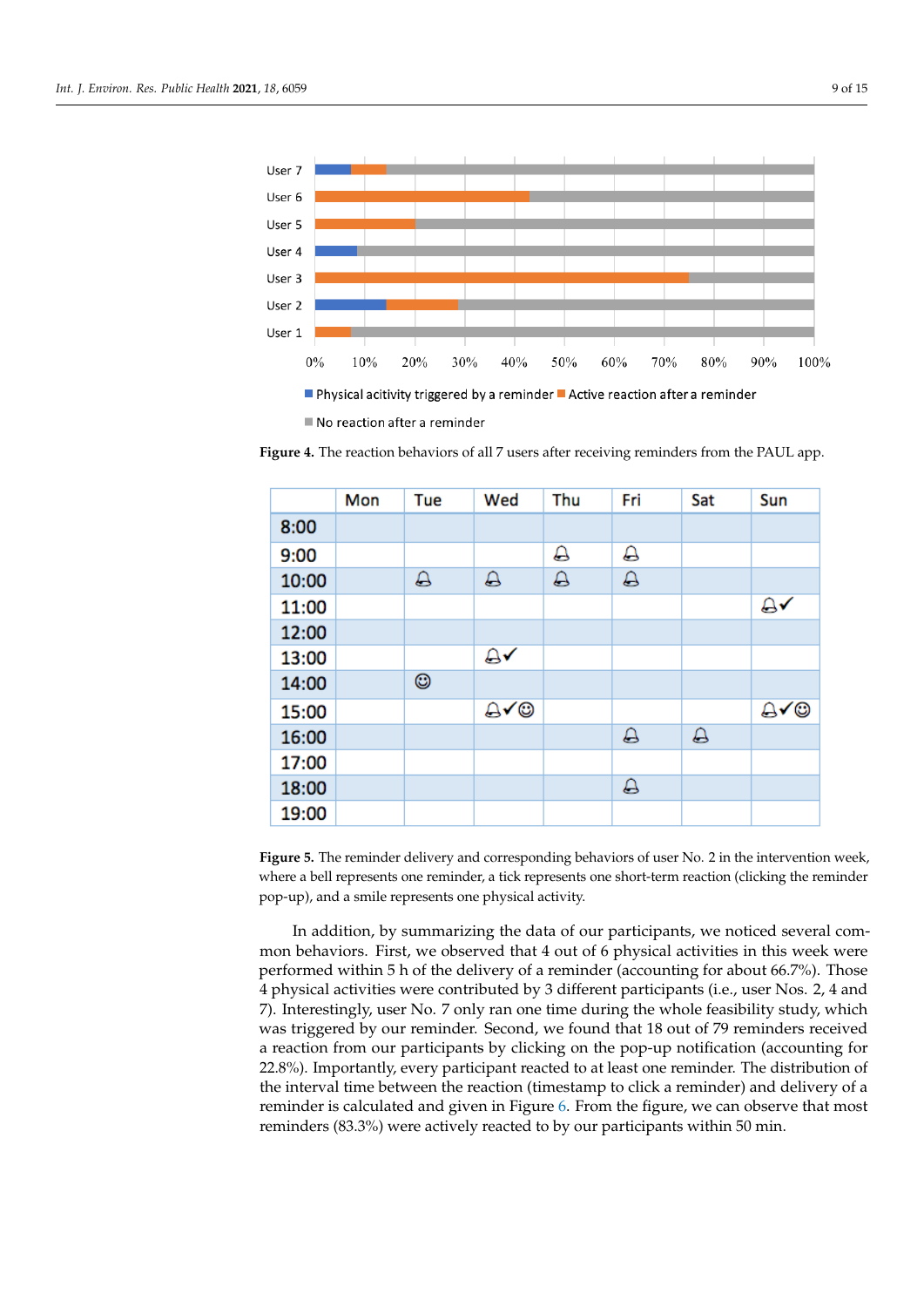<span id="page-9-1"></span>

**Figure 6.** Distribution of the interval time between reminder delivery and reaction (when participants clicked a reminder).

#### <span id="page-9-0"></span>*3.2. Results of Questionnaire and Interview*

In this section, we present the qualitative results based on a questionnaire and an interview. We separate the detailed results of the questionnaire in Figure [7](#page-10-0) (Q1–Q6 related to the timing of the reminders) and Table [4](#page-10-1) (Q7–Q9 related to other subjective experience of the reminders), while we jointly discuss the findings from the questionnaire and the interview.

In summary, all participants indicated that it was very important to receive reminders to initiate a running or walking session. Some explained that reminders 'confront' them with not doing the exercise and reaching their goal (user No. 5) or that they would otherwise forget to go for a run or walk (user No. 7) or to use the application (user No. 3). One of the participants also claimed that although the reminders of applications sometimes annoyed her, she did think they are useful, because you would not download such an application if you do not need to be pushed:

## *"...no signal at all is not a kick in the ass, and apparently you need it, that's why you need an app, yeah, and you install it"* (user No. 2)

Furthermore, our participants also highlighted that the right 'timing' of reminders is significant to make sure they are effective. If the messages are continuously sent at times that people cannot engage in physical activity, they can end up feeling annoyed, or even feel discouraged and disappointed in themselves for not being able to do more activity, while they do want to do it:

*"And every time you think, "Now I can't, now I can't." [sighs] And that feels like giving up. [. . . ] That's just demotivating for, um, using the app very much. And not necessarily for moving. That you think after a while: "Oh I remove the app, because this is not nice anymore". Like that. I didn't have that yet, but it can happen."* (user No. 7)

According to Q4 in Figure [7,](#page-10-0) more than half of the participants ( $n = 4$ ) noticed most reminders immediately after their delivery (including 2 participants almost always noticed them). This result is consistent with the quantified results of number of reminders actively reacted by users shown in Figure [6,](#page-9-1) which indicates that our reminders were sent at the right timing of 'capturing the immediate attention of a user'.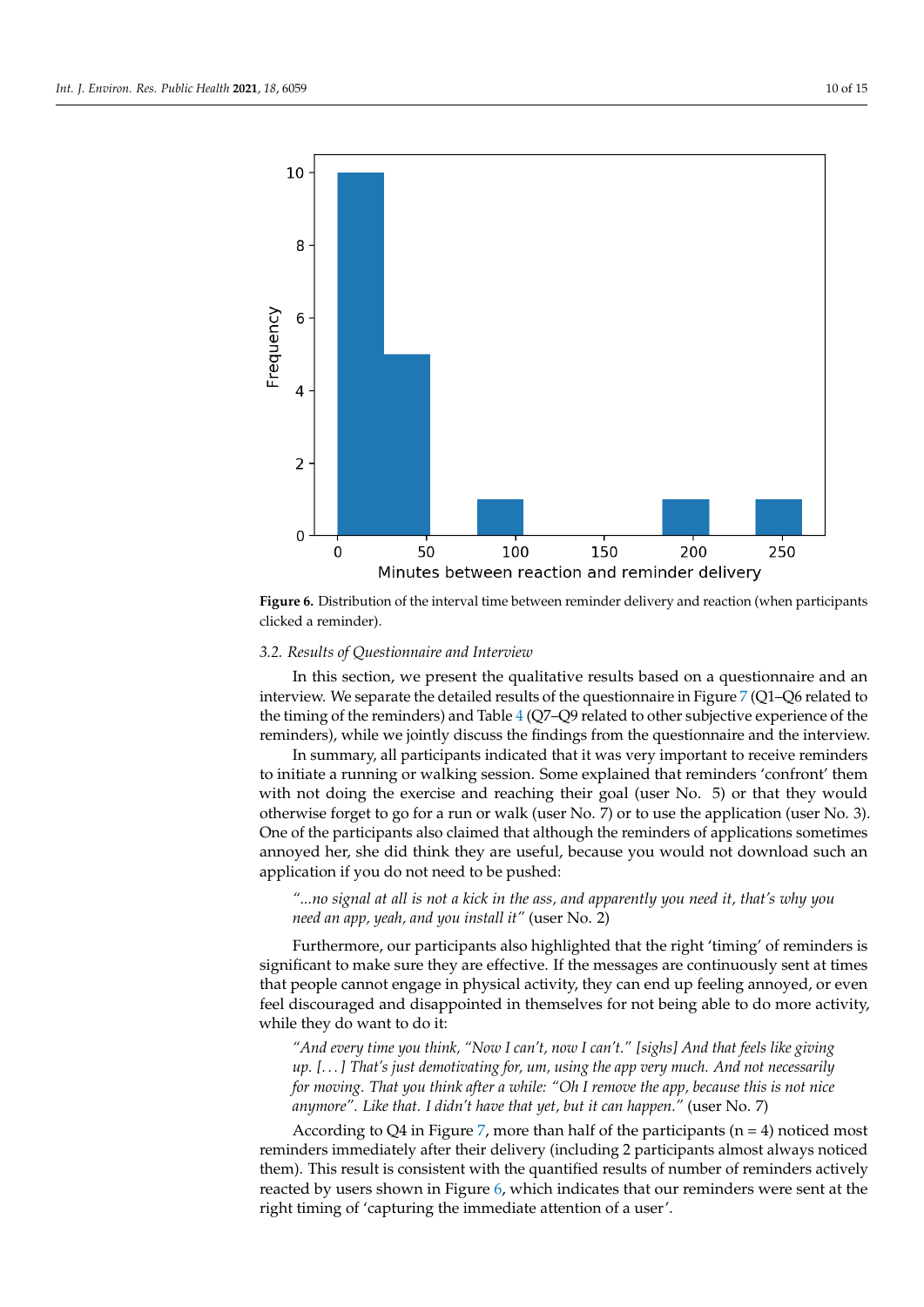<span id="page-10-0"></span>

**Figure 7.** The results of the top 6 questions in the questionnaire, showing perceptions of the timing of reminders. Each unit on the *X* coordinate represents one participant.

<span id="page-10-1"></span>

| Question                                            | Choices                                      | Value |
|-----------------------------------------------------|----------------------------------------------|-------|
| Q7. Have you ever turned off the reminder function, | Yes, (almost) the entire intervention period |       |
| by turning off the push notification?               | Yes, for multiple days                       |       |
|                                                     | Yes, but for a day or multiple hours         |       |
|                                                     | No.                                          | h     |
| Q8. What do you think of                            | way too few                                  |       |
| the number of reminders you received?               | too few                                      |       |
|                                                     | good                                         |       |
|                                                     | too much                                     |       |
|                                                     | way too much                                 |       |
| Q9. How much time would you like to have            | less than 10 min                             |       |
| between the reminder and your exercise session?     | less than 1 h                                |       |
|                                                     | about 1 h                                    |       |
|                                                     | between 1 and 2 h                            |       |
|                                                     | longer than 2 h                              |       |

**Table 4.** The results of other questions in the questionnaire about reminder-related properties.

In addition, we found that three participants did not perceive the reminders to be sent at the right times (see Q1 in Figure [7\)](#page-10-0). Two of them also stated that there were too few messages (one participant even claimed that he or she never received any reminders), which might explain their negative feedback about the delivery timing. In other words, there is a possibility that the reminders were not sent at times they needed them (e.g., in the first 3 weeks or as frequent as they wanted), instead of at bad times. We also noticed that our reminders did not always motivate people to perform a physical activity. Only about 57% of participants ( $n = 4$ ) perceived the reminders can motivate them to engage in physical activity (see  $Q2$  in Figure [7\)](#page-10-0), which is similar to the number of participants who actually performed a physical activity during the intervention week  $(n = 3)$  (see Figure [4\)](#page-8-0). Interestingly, some participants discussed the reasons that they thought the reminders were not sent in good times in the interview. One important factor is the weather. Since the Dutch weather tended not to be attractive during our feasibility study (e.g., windy, rainy and short daytime), a few participants claimed that they were not very motivated to perform in such weather conditions.

Most participants did not feel annoyed ( $n = 4$ ) or interrupted ( $n = 4$ ) by the reminders (see Q5 and Q6 in Figure [7\)](#page-10-0), while they perceived the reminder function (e.g., only one participant turned off the reminders for a couple of days in Table [4\)](#page-10-1). Thus, although the reminders were not always sent at optimal times, they also did not frustrate people to a degree that would result in stopping using the application or perform physical activity.

During the interviews, different topics arose regarding the frequency of the reminders. In general, it seems the preferred number of reminders is related to the goal of the participants. Some participants want to plan their activities and receive a certain number of reminders based on their own settings. However, other people, who do not like to plan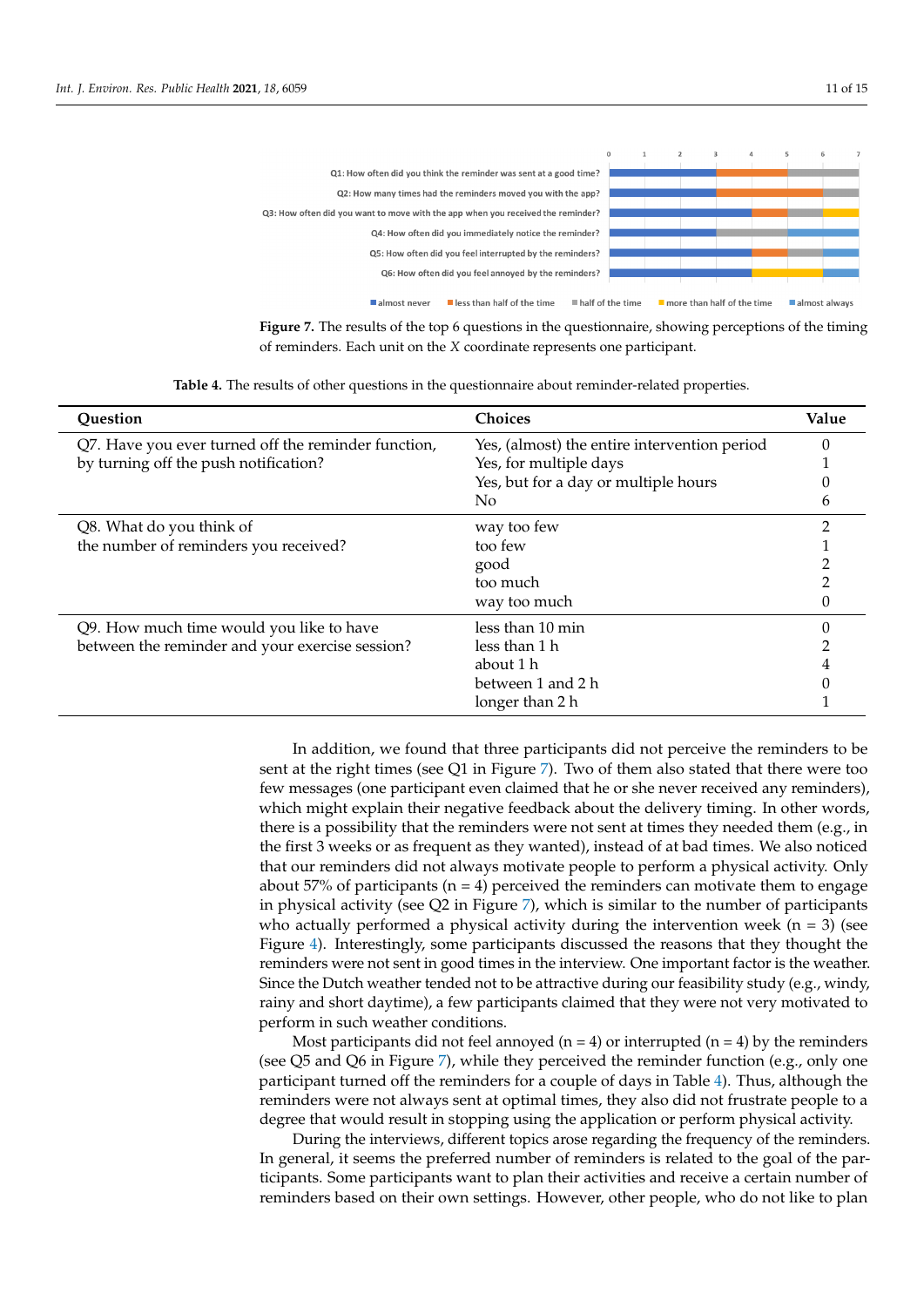their activities, prefer to have reminders daily, so they can decide at that point of time whether they feel like running or walking. See the following answers from the participants:

*"Well, if I set a goal of three times a week, I want a reminder three times a week. And that I can choose on which days, so I can schedule it in advance."* (user No.5)

*"Um, I think one every day, because otherwise a day will soon go by. Say with one of those apps, I'll miss it quickly. So if there is such a reminder, I thought "oh yeah, I should do that too". And if you don't, after all, chances are I won't do anything about it that day. And if I got that reminder, I'm more likely to think 'oh yes, I had this as my goal, I have to do this for a while'."* (user No.3)

#### **4. Discussion and Conclusions**

In this paper, we follow just-in-time adaptive intervention (JITAI) and propose to send reminders at adaptive times based on users' momentary temporal and calendar information. We first integrated the reinforcement learning approach in a mobile exercise application for determining the right moments to deliver a reminder. Then, we conducted a 4-week feasibility study and evaluated the usability of such a reminder delivery method. This study demonstrates that sending reminders at personalized moments through a RL-based mobile application is feasible. These JITAI reminders were sent at times that the participants appear to be receptive, but not always at times that the participants had the opportunity to exercise.

First, the results shown in Section [3](#page-7-1) provided positive evidence for the hypotheses. We found that reminders sent in our personalized moments were able to attract user reactions within a short period of time. For instance, all participants actively reacted to the reminders and over 83.3% reactions were done within 50 min of receiving the reminders. This is an important property to increase the reachability of reminders [\[31\]](#page-14-9) (introduced in Section [2.2.3\)](#page-6-1), as it can respect the user's willingness of being interrupted. For instance, if a participant is busy with something, it is hard to interrupt him and let him receive the content of this reminder. Meanwhile, reminders sent in our personalized moments could trigger users to start a physical activity. For instance, an inactive participant only performed one physical activity during the entire feasibility study, which was triggered by our reminder. In the interviews, our participants also highlighted that the right 'timing' of reminders are significant to make sure they are effective. Those findings are in line with earlier research that indicated the effectiveness of delivery 'timing' in mobile interventions [\[7,](#page-13-6)[8\]](#page-13-7).

Several interesting scientific contributions have also been made in our study. First, it is among the first studies to examine the relationship between the reminder time, the reaction time and the action time (actual performance time) for physical activity interventions. For instance, according to the questionnaire, most participants would like to have about 1 h between the reminder and the actual exercise. In addition, shown in the behavioral results, the reaction time and action time were about 1 h and 5 h respectively. As the reaction and action behaviors could reflect the reachability and actionability of interventions respectively [\[29](#page-14-7)[,30\]](#page-14-8), we think those two interval times (action time and reaction time) shall be further explored in determining the effectiveness of mobile health interventions. Second, as far as we know, our RL method incorporated a constraint on interaction frequency (i.e., the maximum number of reminders per week) for the first time in RL-based mobile intervention applications. According to the questionnaires and interviews, only 2 out of 7 users expressed that there were too many reminders. Additionally, most of participants rarely felt annoyed or interrupted by the reminders. As the frequency of interactions could add burden for the user engagement [\[19\]](#page-13-18), we therefore recommend that future applications also restrict the frequency of reminders when developing RL methods for mobile health interventions. Furthermore, we generated results from both quantified outcome measurements and qualitative studies (i.e., questionnaire and interview). By comparing those results, we noticed an interesting phenomenon. A participant claimed that he or she did not receive any reminder in the interview (in Section [3.2\)](#page-9-0); however, based on our data collection, all participants have clicked on the notification of a reminder at least once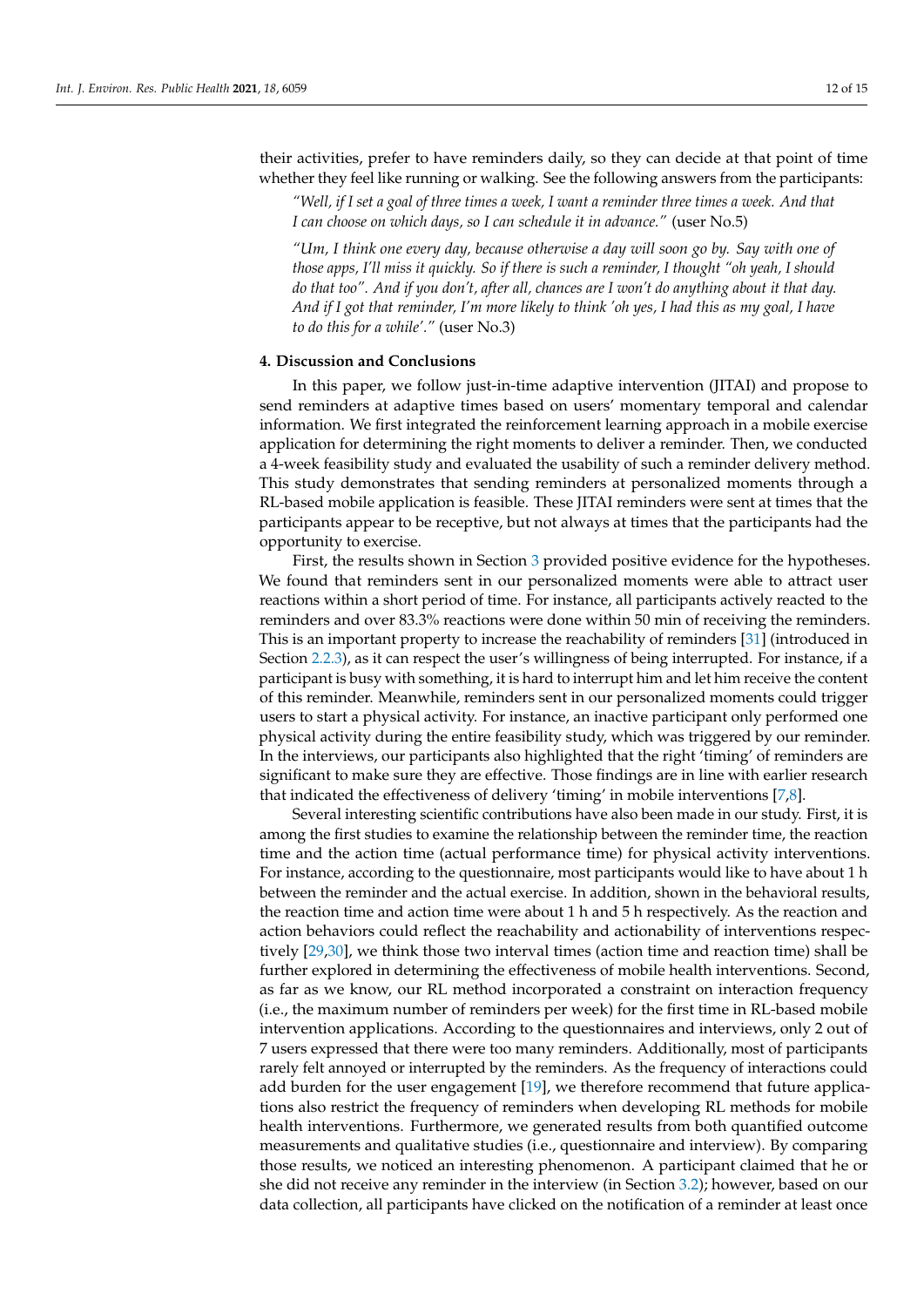(see Figure [4\)](#page-8-0). We think this phenomenon was caused by the deviation between physical behavior and awareness of the participant. As discussed in a recent review, the automatic detection from sensing data could reduce the burden of self-reporting [\[32\]](#page-14-10). This finding indicated the importance of combining results from the non-invasive methods with the qualitative methods in feasibility studies.

Besides the interesting findings, there are still several limitations to our research. First, a general methodological challenge concerns the fact that this is only a small-scale feasibility study, where the number of participants was limited, and the duration of intervention was relatively short. These setups could influence the accuracy of our results. Additionally, due to the short duration, our RL model only used a pre-learned delivery for sending the reminders and was not able to adjust the strategy for each individual participant. Those reasons drive us to conduct a large-scale study with more participants and a longer intervention period. As examining the feasibility prior to large-scale effectiveness testing is an important preparation step in the development phase of a digital intervention [\[33\]](#page-14-11), we think the study protocol and lessons learned in this feasibility study will be useful in the future study. Additionally, to examine the effectiveness of our reminder delivery function, we would like to cover a comparison between the adaptive timing and the nonadaptive timing in the large-scale study. Second, although we did not set up any gender bias during the participant recruitment, we are aware that most of our participants were female (accounting for 71.4%). Furthermore, due to the technical restriction, only people who have an Android smartphone could participate in this study. For those two reasons, it may be the case that our results are not generalized enough. We therefore would like to overcome this problem in the future by better balancing the gender of participants and expanding the possible users.

The lessons learned from this study also motivate us to improve our intervention design in future research. For instance, as shown from the user experience results, we still need to improve the delivery timing of our reminders for influencing the user's future actions, which corresponds to the actionability of reminders [\[30\]](#page-14-8). As mentioned by some participants, factors such as the weather can be very effective. Previous JITAI studies also indicated that several factors (e.g., weather and personal mood) can play an important role in determining well personalized timing of reminders [\[5\]](#page-13-4). We therefore would like to take more momentary context information into account to improve the strategy of our reinforcement learning approach. Second, similar to the preferred timing, the preferred frequency of reminders is dramatically different among participants based on the questionnaire and interview results. For instance, some participants prefer 2 or 3 messages a week, while others would like to have two a day. We think this phenomenon will be taken into account in the future study. One possible solution is to give a different initialized strategy to the different user clusters based on their frequency preference [\[34\]](#page-14-12).

**Author Contributions:** Conceptualization, K.S. and S.W.; methodology, S.W. and H.v.H.; smartphone app development, R.D.D.d.B. and S.W.; feasibility study, K.S., S.W., M.S. and N.N.; data analysis, S.W.; interview, K.S.; writing—original draft preparation, S.W., K.S. and B.K.; writing—review and editing, all authors; supervision, M.S., D.E. and B.K.; funding acquisition, M.D. and B.K. All authors have read and agreed to the published version of the manuscript.

**Funding:** This work is funded by Playful Data-driven Active Urban Living project under NWO and SIA grant 629.004.013.

**Institutional Review Board Statement:** The study was conducted according to the guidelines of the Declaration of Helsinki, and approved by the Science-Geo Ethics Review Board at Utrecht University (Geo S-19253, 26 September 2019).

**Informed Consent Statement:** Informed consent was obtained from all subjects involved in the study.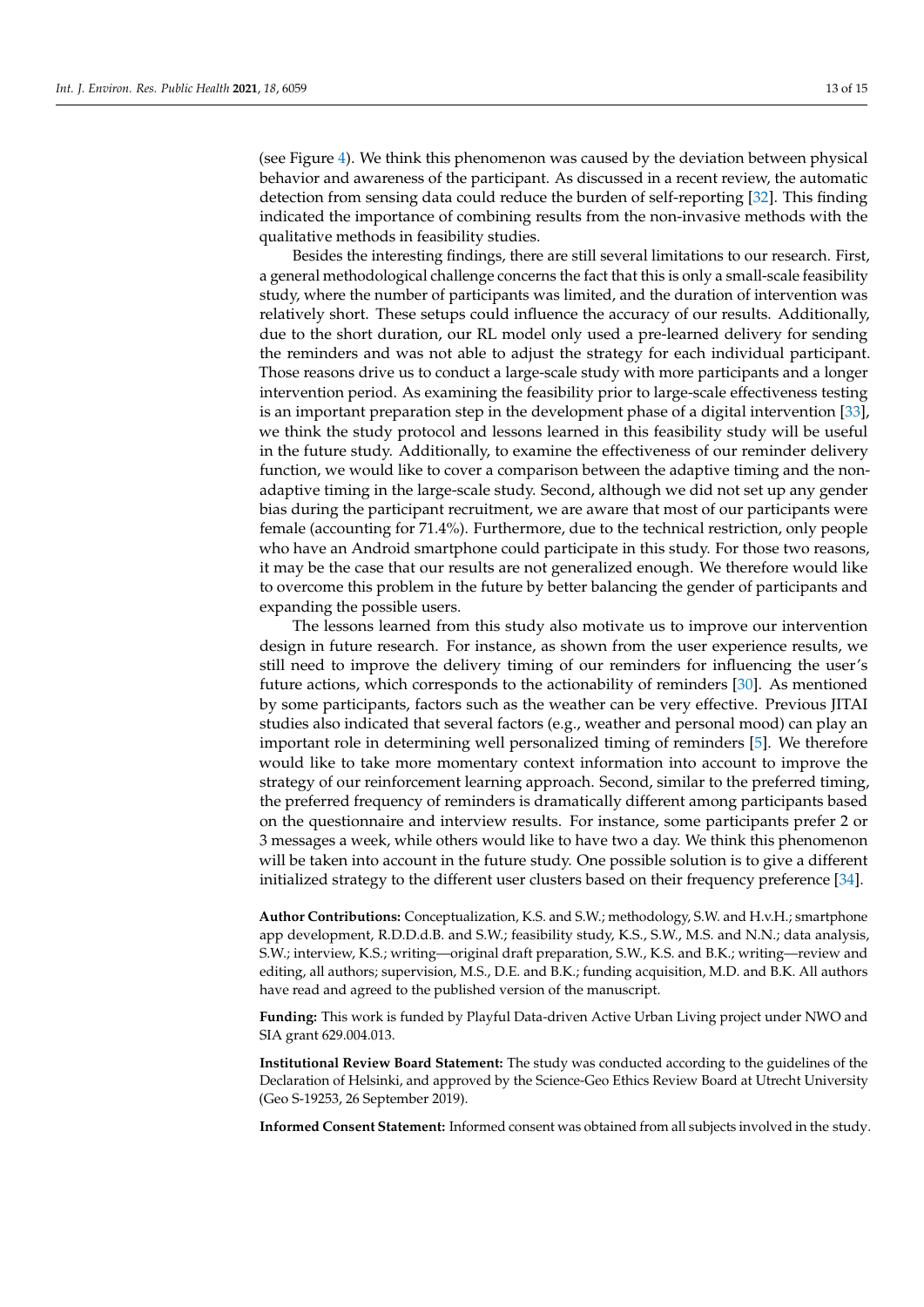**Data Availability Statement:** The datasets for this article are not publicly available because the collected data (e.g., application usage data, interviews) are privacy sensitive. No consent has been given to publicly share this data, but the data can be made available on request for verification purposes. Request to access the datasets should be directed to the corresponding author (s.wang2@uu.nl).

**Acknowledgments:** The authors especially thank the cooperator MYLAPS for providing the smartphone application dataset. We also appreciate the precious comments from our colleagues Victor Dourado, Paula Castro and Chao Zhang.

**Conflicts of Interest:** The authors declare no conflict of interest.

## **References**

- <span id="page-13-0"></span>1. Warburton, D.E.; Nicol, C.W.; Bredin, S.S. Health benefits of physical activity: The evidence. *CMAJ* **2006**, *174*, 801–809. [\[CrossRef\]](http://doi.org/10.1503/cmaj.051351) [\[PubMed\]](http://www.ncbi.nlm.nih.gov/pubmed/16534088)
- <span id="page-13-1"></span>2. Weggemans, R.M.; Backx, F.J.; Borghouts, L.; Chinapaw, M.; Hopman, M.T.; Koster, A.; Kremers, S.; van Loon, L.J.; May, A.; Mosterd, A.; et al. The 2017 Dutch physical activity guidelines. *Int. J. Behav. Nutr. Phys. Act.* **2018**, *15*, 1–12. [\[CrossRef\]](http://dx.doi.org/10.1186/s12966-018-0661-9)
- <span id="page-13-2"></span>3. Reis, R.S.; Salvo, D.; Ogilvie, D.; Lambert, E.V.; Goenka, S.; Brownson, R.C.; Lancet Physical Activity Series 2 Executive Committee. Scaling up physical activity interventions worldwide: Stepping up to larger and smarter approaches to get people moving. *Lancet* **2016**, *388*, 1337–1348. [\[CrossRef\]](http://dx.doi.org/10.1016/S0140-6736(16)30728-0)
- <span id="page-13-3"></span>4. Griffiths, F.; Lindenmeyer, A.; Powell, J.; Lowe, P.; Thorogood, M. Why are health care interventions delivered over the internet? A systematic review of the published literature. *J. Med. Internet Res.* **2006**, *8*, e10. [\[CrossRef\]](http://dx.doi.org/10.2196/jmir.8.2.e10)
- <span id="page-13-4"></span>5. Rabbi, M.; Aung, M.H.; Zhang, M.; Choudhury, T. MyBehavior: Automatic personalized health feedback from user behaviors and preferences using smartphones. In Proceedings of the 2015 ACM International Joint Conference on Pervasive and Ubiquitous Computing, ACM, Osaka, Japan, 7–11 September 2015; pp. 707–718.
- <span id="page-13-5"></span>6. Hardeman, W.; Houghton, J.; Lane, K.; Jones, A.; Naughton, F. A systematic review of just-in-time adaptive interventions (JITAIs) to promote physical activity. *Int. J. Behav. Nutr. Phys. Act.* **2019**, *16*, 31. [\[CrossRef\]](http://dx.doi.org/10.1186/s12966-019-0792-7)
- <span id="page-13-6"></span>7. Nahum-Shani, I.; Smith, S.N.; Spring, B.J.; Collins, L.M.; Witkiewitz, K.; Tewari, A.; Murphy, S.A. Just-in-time adaptive interventions (JITAIs) in mobile health: Key components and design principles for ongoing health behavior support. *Ann. Behav. Med.* **2017**, *52*, 446–462. [\[CrossRef\]](http://dx.doi.org/10.1007/s12160-016-9830-8)
- <span id="page-13-7"></span>8. Fogg, B.J. Persuasive technology: Using computers to change what we think and do. *Ubiquity* **2002**, *2002*, 2. [\[CrossRef\]](http://dx.doi.org/10.1145/764008.763957)
- <span id="page-13-8"></span>9. Rahman, T.; Czerwinski, M.; Gilad-Bachrach, R.; Johns, P. Predicting "about-to-eat" moments for just-in-time eating intervention. In Proceedings of the 6th International Conference on Digital Health Conference, Montreal, QC, Canada, 11–13 April 2016; pp. 141–150.
- <span id="page-13-9"></span>10. Goldstein, S.P.; Evans, B.C.; Flack, D.; Juarascio, A.; Manasse, S.; Zhang, F.; Forman, E.M. Return of the JITAI: Applying a just-in-time adaptive intervention framework to the development of m-health solutions for addictive behaviors. *Int. J. Behav. Med.* **2017**, *24*, 673–682. [\[CrossRef\]](http://dx.doi.org/10.1007/s12529-016-9627-y) [\[PubMed\]](http://www.ncbi.nlm.nih.gov/pubmed/28083725)
- <span id="page-13-10"></span>11. Sarker, H.; Sharmin, M.; Ali, A.A.; Rahman, M.M.; Bari, R.; Hossain, S.M.; Kumar, S. Assessing the availability of users to engage in just-in-time intervention in the natural environment. In Proceedings of the 2014 ACM International Joint Conference on Pervasive and Ubiquitous Computing, Seattle, WA, USA, 13–17 September 2014; pp. 909–920.
- <span id="page-13-11"></span>12. Thomas, J.G.; Bond, D.S. Behavioral response to a just-in-time adaptive intervention (JITAI) to reduce sedentary behavior in obese adults: Implications for JITAI optimization. *Health Psychol.* **2015**, *34*, 1261. [\[CrossRef\]](http://dx.doi.org/10.1037/hea0000304)
- <span id="page-13-12"></span>13. Ding, X.; Xu, J.; Wang, H.; Chen, G.; Thind, H.; Zhang, Y. WalkMore: Promoting walking with just-in-time context-aware prompts. In Proceedings of the 2016 IEEE Wireless Health (WH), Bethesda, MD, USA, 25–27 October 2016; pp. 1–8.
- <span id="page-13-13"></span>14. Sutton, R.S.; Barto, A.G. *Reinforcement Learning: An Introduction*; MIT Press: Cambridge, MA, USA, 2018.
- <span id="page-13-14"></span>15. Yom-Tov, E.; Feraru, G.; Kozdoba, M.; Mannor, S.; Tennenholtz, M.; Hochberg, I. Encouraging physical activity in patients with diabetes: Intervention using a reinforcement learning system. *J. Med. Internet Res.* **2017**, *19*, e338. [\[CrossRef\]](http://dx.doi.org/10.2196/jmir.7994)
- <span id="page-13-15"></span>16. Zhou, M.; Mintz, Y.; Fukuoka, Y.; Goldberg, K.; Flowers, E.; Kaminsky, P.; Castillejo, A.; Aswani, A. Personalizing Mobile Fitness Apps using Reinforcement Learning. In Proceedings of the IUI Workshops, Tokyo, Japan, 7–11 March 2018.
- <span id="page-13-16"></span>17. Forman, E.M.; Kerrigan, S.G.; Butryn, M.L.; Juarascio, A.S.; Manasse, S.M.; Ontañón, S.; Dallal, D.H.; Crochiere, R.J.; Moskow, D. Can the artificial intelligence technique of reinforcement learning use continuously-monitored digital data to optimize treatment for weight loss? *J. Behav. Med.* **2019**, *42*, 276–290. [\[CrossRef\]](http://dx.doi.org/10.1007/s10865-018-9964-1)
- <span id="page-13-17"></span>18. Liao, P.; Greenewald, K.; Klasnja, P.; Murphy, S. Personalized HeartSteps: A Reinforcement Learning Algorithm for Optimizing Physical Activity. *Proc. ACM Interact. Mob. Wearable Ubiquitous Technol.* **2020**, *4*, 1–22. [\[CrossRef\]](http://dx.doi.org/10.1145/3381007)
- <span id="page-13-18"></span>19. Pellegrini, C.A.; Pfammatter, A.F.; Conroy, D.E.; Spring, B. Smartphone applications to support weight loss: Current perspectives. *Adv. Health Care Technol.* **2015**, *1*, 13. [\[CrossRef\]](http://dx.doi.org/10.2147/AHCT.S57844)
- <span id="page-13-19"></span>20. Michie, S.; Van Stralen, M.M.; West, R. The behaviour change wheel: A new method for characterising and designing behaviour change interventions. *Implement. Sci.* **2011**, *6*, 42. [\[CrossRef\]](http://dx.doi.org/10.1186/1748-5908-6-42)
- <span id="page-13-20"></span>21. Nibbeling, N.; Simons, M.; Sporrel, K.; Deutekom, M. Perceptions of inactive adults regarding a theory-based physical activity app: A focus group study. *Front. Public Health* **2021**. [\[CrossRef\]](http://dx.doi.org/10.3389/fpubh.2021.528388)